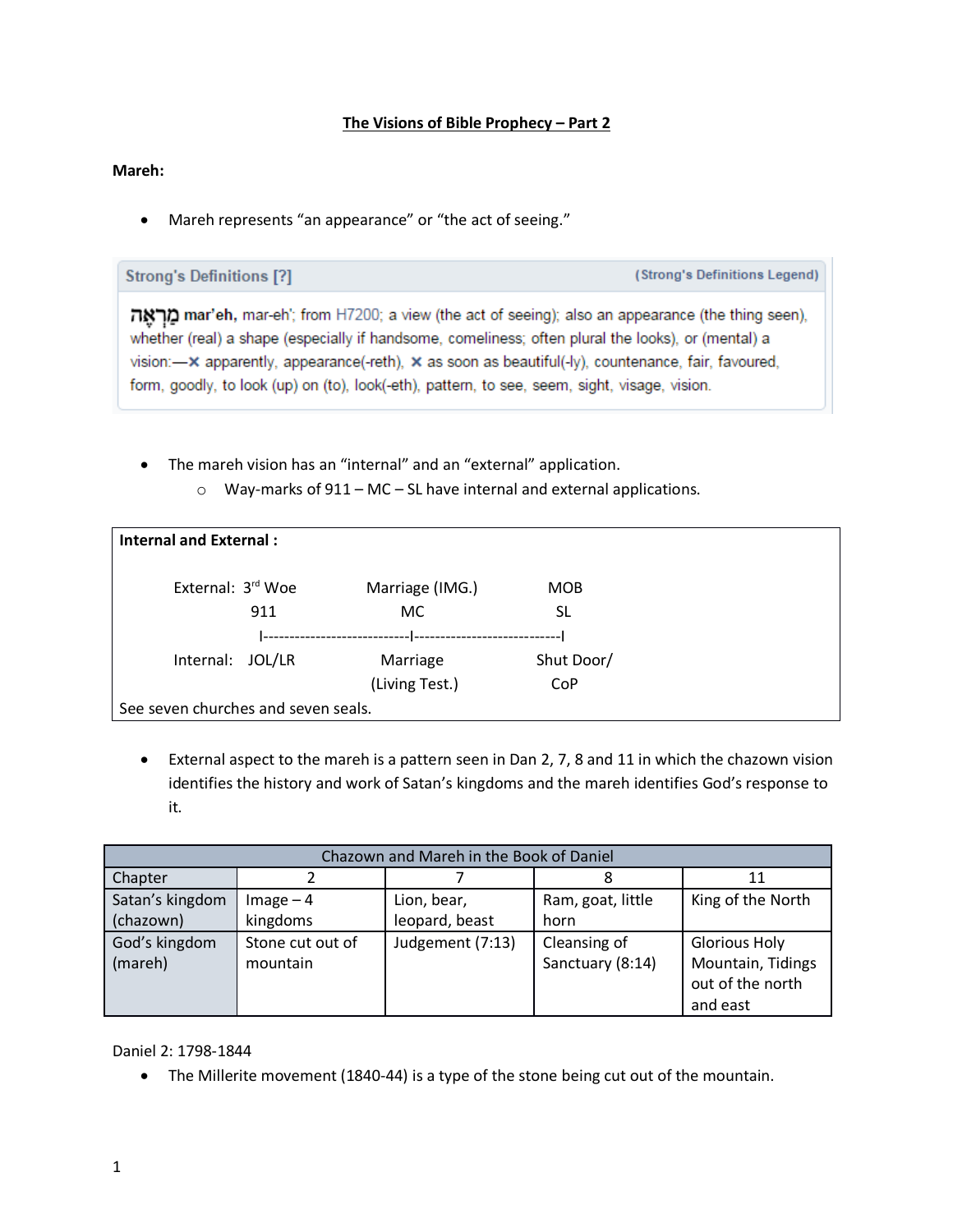o Mountain represents a church (Dan 9:16, Zec 8:1-3, Joel 3:16-17) and a stone (Zec 12:3) represents a remnant or a special group of people drawn from the church.

## Daniel 7 and 8: 1844

*The coming of Christ as our high priest to the most holy place, for the cleansing of the sanctuary, brought to view in Daniel 8:14; the coming of the Son of man to the Ancient of Days, as presented in Daniel 7:13; and the coming of the Lord to His temple, foretold by Malachi, are descriptions of the same event; and this is also represented by the coming of the bridegroom to the marriage, described by Christ in the parable of the ten virgins, of Matthew 25. {GC 426.1}* 

• The internal aspect of the mareh vision is the appearance of Christ before His people which leads to the marah experience.

#### **Marah:**

| <b>Strong's Definitions [?]</b>                                                                           | (Strong's Definitions Legend) |
|-----------------------------------------------------------------------------------------------------------|-------------------------------|
| מראה mar'âh, mar-aw'; feminine of H4758; a vision; also (causatively) a mirror:—looking glass,<br>VISION. |                               |

- Mareh and marah are the same word. Mareh is the masculine rendition whereas marah is the feminine.
- There is a cause and effect relationship between the mareh and marah.
	- o Marah also translated as "appearance."
- Eze 1:26 And above the firmament that *was* over their heads *was* the likeness of a throne, as the appearance **[mareh]** of a sapphire stone: and upon the likeness of the throne *was* the likeness as the appearance **[mareh]** of a man above upon it.
- Eze 1:27 And I saw as the colour of amber, as the appearance **[mareh]**of fire round about within it, from the appearance **[mareh]** of his loins even upward, and from the appearance **[mareh]** of his loins even downward, I saw as it were the appearance **[mareh]** of fire, and it had brightness round about.
- Eze 1:28 As the appearance **[mareh]** of the bow that is in the cloud in the day of rain, so *was* the appearance **[mareh]** of the brightness round about. This *was* the appearance **[mareh]** of the likeness of the glory of the LORD. And **when I saw** *it,* **I fell upon my face,** and I heard a voice of one that spake.
- **Eze 2:1** And he said unto me, Son of man, stand upon thy feet, and I will speak unto thee.
- Eze 2:2 **And the spirit entered into me when he spake unto me, and set me upon my feet, that I heard him that spake unto me.**
- Eze 2:3 And he said unto me, Son of man, I send thee to the children of Israel, to a rebellious nation that hath rebelled against me: they and their fathers have transgressed against me, *even* unto this very day.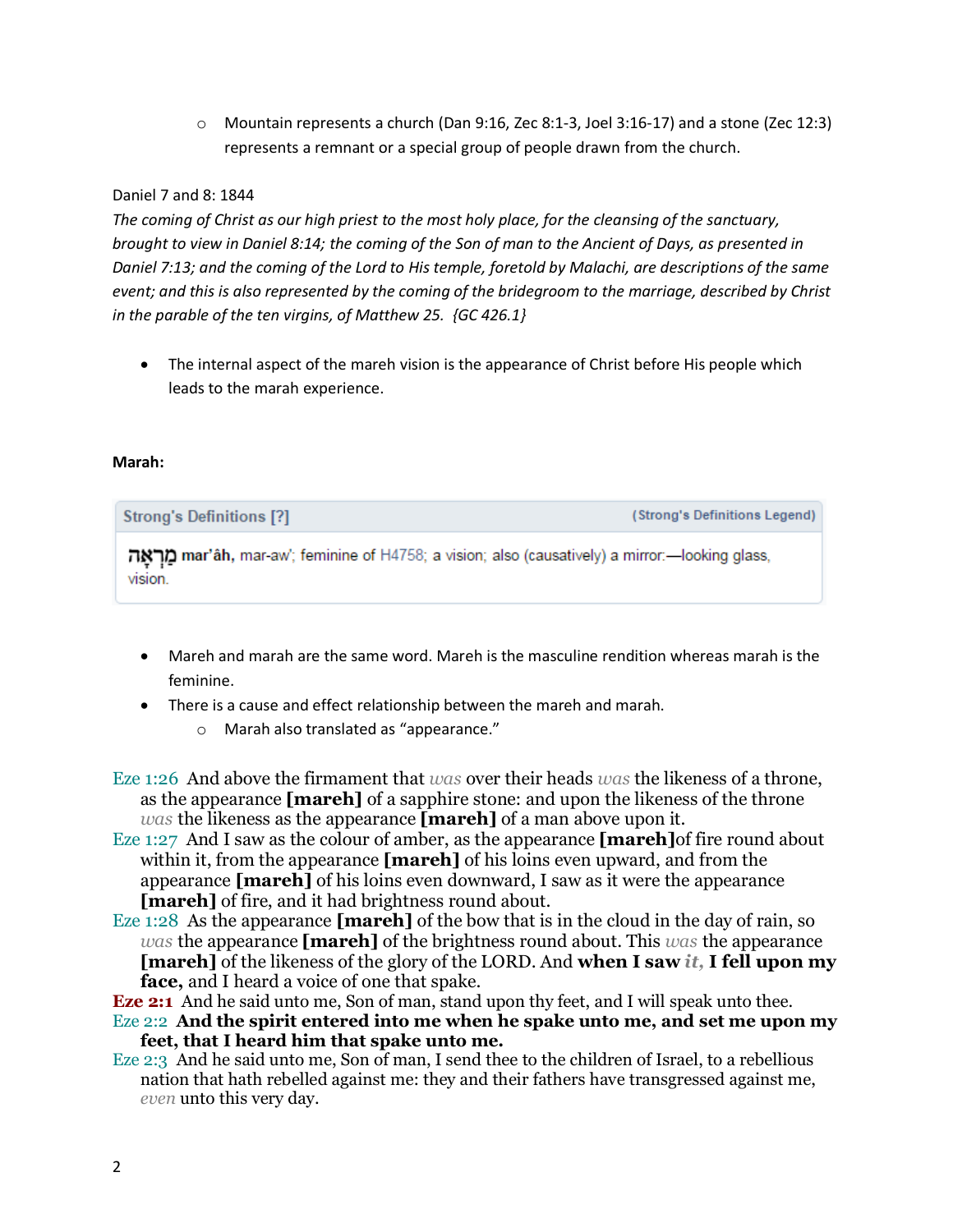- Eze 2:4 For *they are* impudent children and stiffhearted. I do send thee unto them; and thou shalt say unto them, Thus saith the Lord GOD.
- Eze 2:5 And they, whether they will hear, or whether they will forbear, (for they *are* a rebellious house,) yet shall know that there hath been a prophet among them.
- Eze 2:6 And thou, son of man, be not afraid of them, neither be afraid of their words, though briers and thorns *be* with thee, and thou dost dwell among scorpions: be not afraid of their words, nor be dismayed at their looks, though they *be* a rebellious house.
- Eze 2:7 And thou shalt speak my words unto them, whether they will hear, or whether they will forbear: for they *are* most rebellious.
- Eze 2:8 But thou, son of man, hear what I say unto thee; Be not thou rebellious like that rebellious house: open thy mouth, and eat that I give thee.
- Eze 2:9 **And when I looked, behold, an hand** *was* **sent unto me; and, lo, a roll of a book** *was* **therein;**

## Eze 2:10 **And he spread it before me; and it** *was* **written within and without: and**  *there was* **written therein lamentations, and mourning, and woe.**

• Ezekiel saw the mareh vision and was humbled into the dust (1:28). He thereafter was prepared to receive a message (2:2) and then was sent out to proclaim that message. This is the marah experience.

| --------------- MC --------------- |                                   |
|------------------------------------|-----------------------------------|
| Mareh<br>-------------------->     | Marah                             |
|                                    | --------------------------------- |
| Cause                              | Effect                            |
| Appearance                         | Humbling - death,                 |
|                                    | Preparation (HS),                 |
|                                    | Unsealing of light,               |
|                                    | Div. Presence - Church Triumphant |

• Every prophet sees the marah vision.

Num 12:6 And he said, Hear now my words: If there be a prophet among you, *I* the LORD will make myself known unto him in a vision **[marah]**, *and* will speak unto him in a dream.

#### **Locating the Mareh and Marah:**

**Dan 10:1** In the third year of Cyrus king of Persia a thing was revealed unto Daniel, whose name was called Belteshazzar; and the thing *was* true, but the time appointed *was* long: and he understood the thing, and had understanding of the vision.

Dan 10:2 In those days I Daniel was mourning three full weeks.

- Dan 10:3 I ate no pleasant bread, neither came flesh nor wine in my mouth, neither did I anoint myself at all, till three whole weeks were fulfilled.
- Dan 10:4 And in the four and twentieth day of the first month, as I was by the side of the great river, which *is* Hiddekel;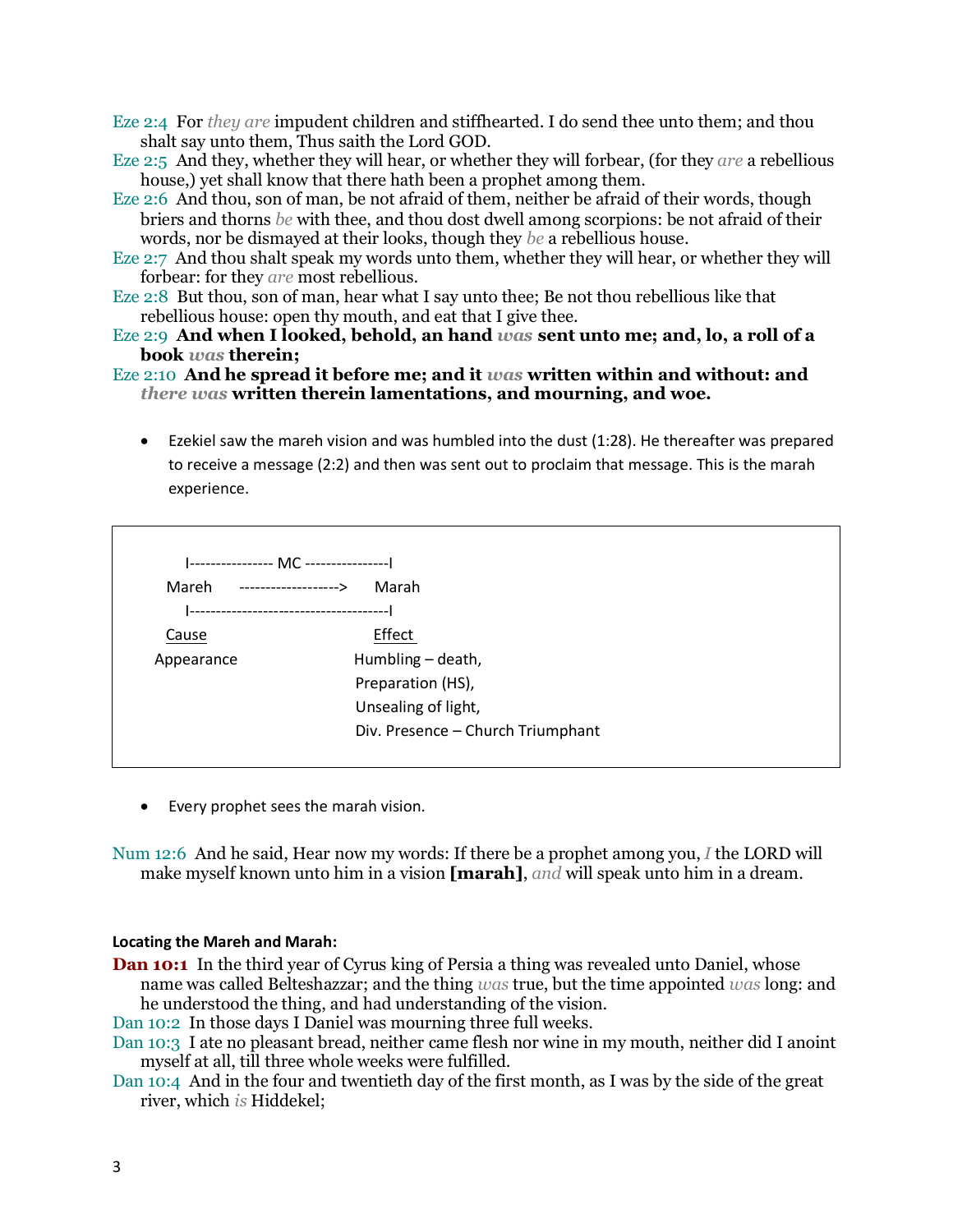Dan 10:5 Then I lifted up mine eyes, and looked, and behold a certain man clothed in linen, whose loins *were* girded with fine gold of Uphaz:

- Dan 10:6 His body also *was* like the beryl, and his face as the appearance of lightning, and his eyes as lamps of fire, and his arms and his feet like in colour to polished brass, and the voice of his words like the voice of a multitude.
- Dan 10:7 And I Daniel alone saw the vision **[marah]**: **for the men that were with me saw not the vision; but a great quaking fell upon them, so that they fled to hide themselves.**
- Dan 10:8 Therefore I was left alone, and saw this great vision, and **there remained no strength in me: for my comeliness was turned in me into corruption**, and I retained no strength.
	- The men fleeing at the sight of the vision takes place at Midnight as this is when the two classes are separated in the parable of the ten virgins.
	- After seeing the vision which humbled him Daniel underwent a three-fold preparation represented by his being touched three times.
- Dan 10:9 Yet heard I the voice of his words: and when I heard the voice of his words, then was I in a deep sleep on my face, and my face toward the ground.
- Dan 10:10 And, behold, **an hand touched me**, which set me upon my knees and *upon* the palms of my hands.
- Dan 10:11 And he said unto me, O Daniel, a man greatly beloved, **understand the words that I speak unto thee**, and stand upright: for unto thee am I now sent. And when he had spoken this word unto me, I stood trembling.
- Dan 10:12 Then said he unto me, Fear not, Daniel: for from the first day that thou didst set thine heart to understand, and to chasten thyself before thy God, thy words were heard, and I am come for thy words.
- Dan 10:13 But the prince of the kingdom of Persia withstood me one and twenty days: but, lo, Michael, one of the chief princes, came to help me; and I remained there with the kings of Persia.

# Dan 10:14 Now **I am come to make thee understand what shall befall thy people in the latter days: for yet the vision** *is* **for** *many* **days**.

• The message unsealed to Daniel pertained to the events in connection with the future of God's people - CoP, the development of the church triumphant, the final reformatory movement (bypassing of Saul and the setting up of David), the destruction from the North.

Dan 10:15 And when he had spoken such words unto me, I set my face toward the ground, and I became dumb.

- Dan 10:16 And, behold, *one* like the similitude of the sons of men **touched my lips**: then **I opened my mouth, and spake**, and said unto him that stood before me, O my lord, by the vision my sorrows are turned upon me, and I have retained no strength.
	- Daniel speaks marking the proclamation of a message.

Dan 10:17 For how can the servant of this my lord talk with this my lord? for as for me, straightway there remained no strength in me, neither is there breath left in me.

Dan 10:18 Then there came again and **touched me** *one* like the appearance of a man, and he strengthened me,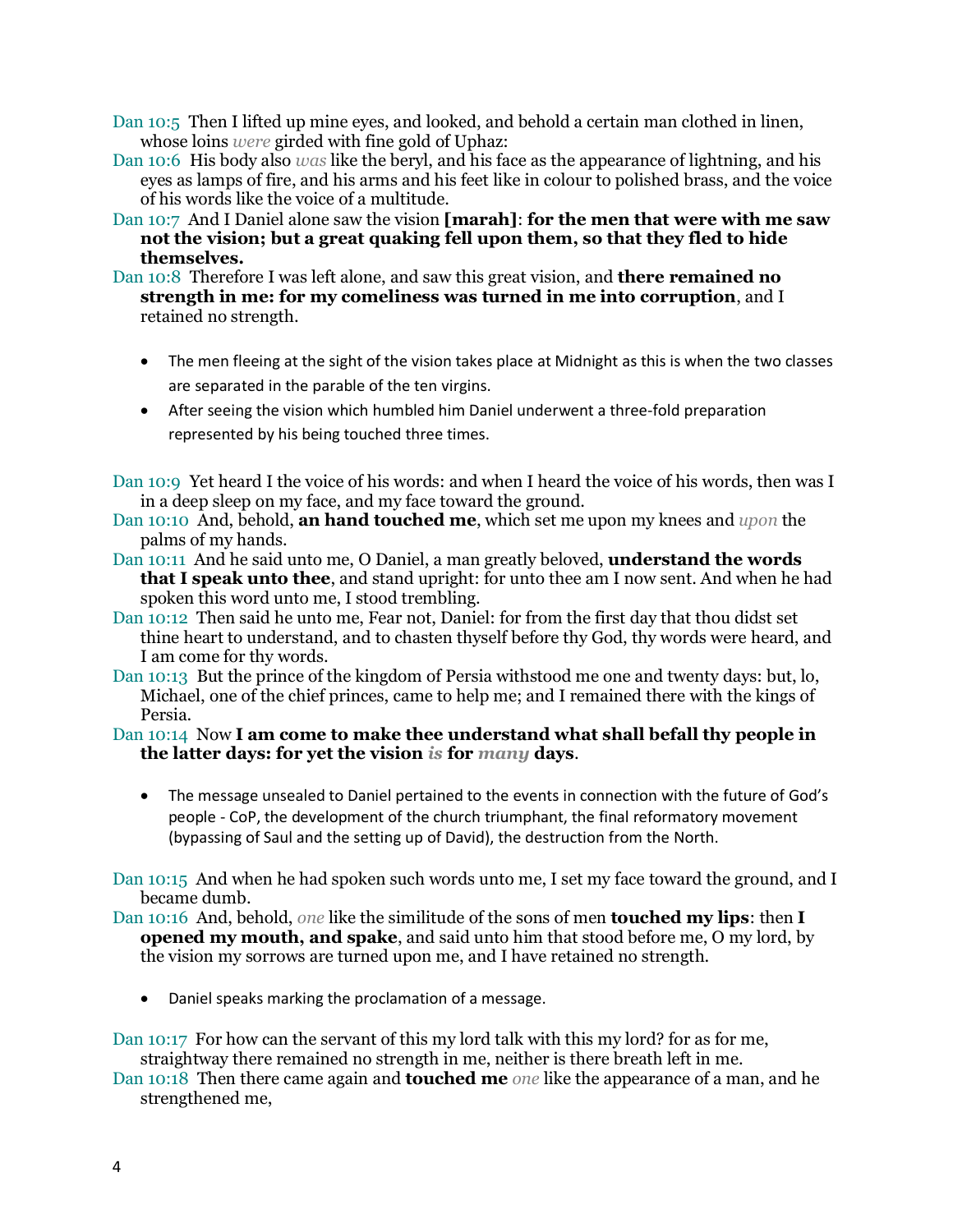- These three touches mark a progressive lifting up (of the faithful priests) that takes place at the MC.
- Following this three-fold preparation he was strengthened and prepared to understand the prophecy that was being opened to him.

Dan 10:19 And said, O man greatly beloved, fear not: peace *be* unto thee, **be strong, yea, be strong.** And when he had spoken unto me, **I was strengthened, and said, Let my lord speak; for thou hast strengthened me.** 

• "Be strong, yea, be strong" is a doubling and thus locates the marah vision at the Midnight – MC time period.

Isa 52:1 **Awake, awake**; put on thy strength, **O Zion**; put on thy beautiful garments, **O Jerusalem**, the holy city: for **henceforth there shall no more come into thee the uncircumcised and the unclean**.

• "Awake, awake" – virgins awake at the Midnight Cry.

Dan 10:20 Then said he, Knowest thou wherefore I come unto thee? and now will I return to fight with the prince of Persia: and when I am gone forth, lo, the prince of Grecia shall come. Dan 10:21 But **I will shew thee that which is noted in the scripture of truth**: and *there is* none that holdeth with me in these things, but Michael your prince.

# **Fifth Day of the Fourth Month:**

- **Eze 1:1** Now it came to pass in the thirtieth year, **in the fourth** *month,* **in the fifth** *day* **of the month**, as I *was* among the captives by the river of Chebar, *that* the heavens were opened, and I saw visions **[marah]** of God.
- Eze 1:2 In the fifth *day* of the month, which *was* the fifth year of king Jehoiachin's captivity,
- Eze 1:3 The word of the LORD came expressly unto Ezekiel the priest, the son of Buzi, in the land of the Chaldeans by the river Chebar; and the hand of the LORD was there upon him.
- Eze 1:4 And I looked, and, behold, a whirlwind came out of the north, a great cloud, and a fire infolding itself, and a brightness *was* about it, and out of the midst thereof as the colour of amber, out of the midst of the fire.
- Eze 1:5 Also out of the midst thereof *came* the likeness of four living creatures. And this *was* their appearance; they had the likeness of a man.
- Eze 1:26 And above the firmament that *was* over their heads *was* the likeness of a throne, as the appearance **[mareh]** of a sapphire stone: and upon the likeness of the throne *was* the likeness as the appearance **[mareh]** of a man above upon it.
- Eze 1:27 And I saw as the colour of amber, as the appearance of fire round about within it, from the appearance **[mareh]** of his loins even upward, and from the appearance **[mareh]** of his loins even downward, I saw as it were the appearance **[mareh]** of fire, and it had brightness round about.
- Eze 1:28 As the appearance **[mareh]** of the bow that is in the cloud in the day of rain, so *was* the appearance **[mareh]** of the brightness round about. This *was* the appearance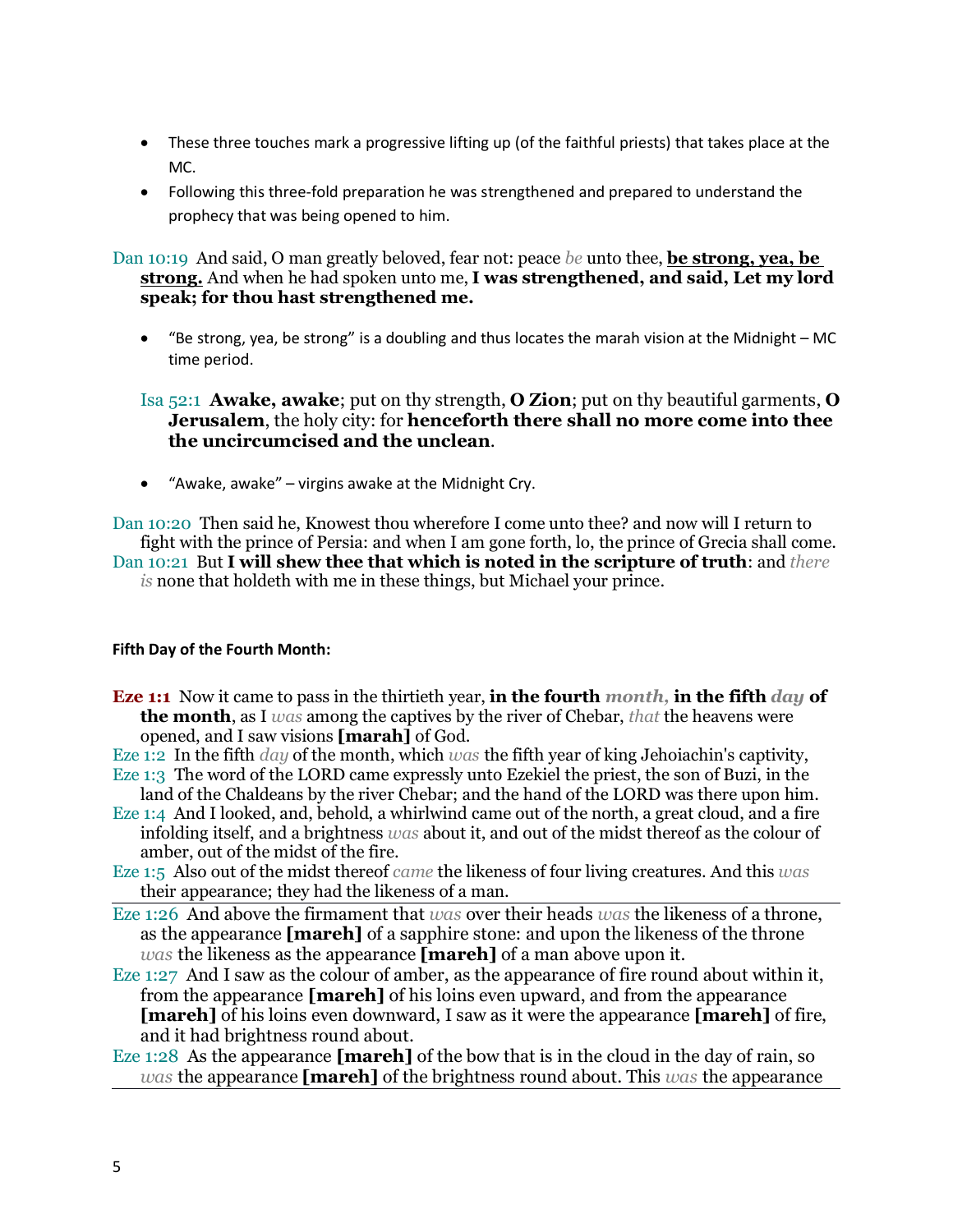**[mareh]** of the likeness of the glory of the LORD. And **when I saw** *it,* **I fell upon my face,** and I heard a voice of one that spake.

- Eze 2:1 And he said unto me, Son of man, **stand upon thy feet, and I will speak unto thee**.
- Eze 2:2 And **the spirit entered into me when he spake unto me**, and set me upon my feet, that I heard him that spake unto me.
- Eze 2:3 And he said unto me, Son of man, **I send thee to the children of Israel**, to a rebellious nation that hath rebelled against me: they and their fathers have transgressed against me, *even* unto this very day.

Eze 2:8 But thou, son of man, hear what I say unto thee; Be not thou rebellious like that rebellious house: **open thy mouth, and eat that I give thee**.

Eze 2:9 And when I looked, behold, an hand *was* sent unto me; and, lo, a roll of a book *was* therein;

Eze 2:10 And he spread it before me; and it *was* written within and without: and *there was* **written therein lamentations, and mourning, and woe**.

- Ezekiel saw the vision of God and went through a similar preparatory work as that of Daniel.
	- $\circ$  His preparation is represented by the spirit entering into him and causing him to stand; and the little book (3AMs) being given him to eat.
- 5D4M of the year 1844 marks Midnight when the MC message began to be understood more widely.

| 911  | МC                      | <b>SL</b> |  |
|------|-------------------------|-----------|--|
| 1d1m | 1d5m<br>5d4m            | 10d7m     |  |
|      |                         |           |  |
|      |                         |           |  |
|      | $1 \t1m$                |           |  |
|      | <b>Jul 21</b><br>Aug 15 |           |  |
|      |                         |           |  |

*"At Midnight a cry was raised, the bridegroom is coming, go ye out to meet him. Then all the virgins arose, and trimmed their lamps." We have already shown that the tarrying time for the bridegroom by the prophetic periods was six months, beginning the 19th April down to 22nd October, 1844. The Midnight of this dark stupid time would be about July 20th. S. S. Snow gave the true Midnight Cry in the Tabernacle in Boston at this time, and it was received by the virgins in a different light from what it ever was before. He says he had been trying to make people believe it before, but without effect, because it was generally believed as we had been taught from 1840, that the Midnight Cry embraced the whole subject, even beginning back to the French Revolution, and some were old enough to believe it had begun in the day of the Apostle. But now it began to move with rapid progress. God was giving the*  light by his spirit. I well remember some that I conversed with, who related the wonderful manner in *which they were moved upon to examine this subject before they had heard it. {1847 JB, Bates Pamphlet #2 72.1}*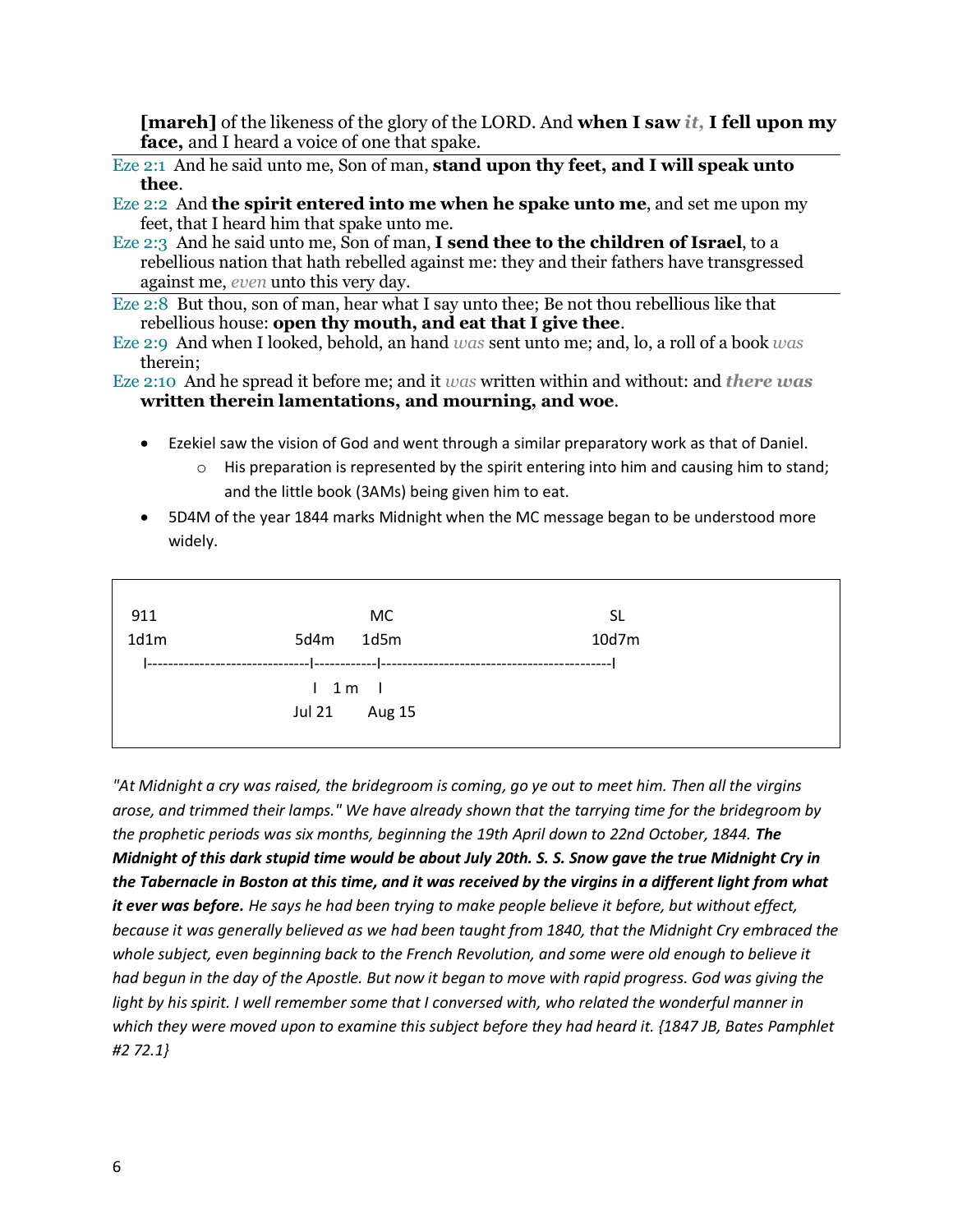*The cry at midnight in the parable, "Behold the bridegroom cometh; go ye out to meet him," represented the solemn message of the tenth day of the seventh month time, 1844, already being heard. It was suggested that the night of tarry in the parable represented half of the prophetic day, or six months, extending from the passing of the time in the spring, to the seventh month in the fall, and that the then present work of waking up under the cry, "Behold the bridegroom cometh, go ye out to meet him," commenced in July, in the middle of the tarrying time, or at midnight. {1868 JW, Life Incidents 165.5}*

*During January and February he had been preaching on the fall of Babylon and the coming of the*  Lord, as the Bridegroom to the "marriage," on the tenth day of the seventh (Jewish) month, 1844. *However, there was but little interest or response at the time. In April he located his family in Worcester and went to New York, where hostility had lessened concerning the preaching of the seventh month of 1844— Miller's "Jewish year 1843" having then expired. After three weeks in New York, Brooklyn, and Newark he went on to Philadelphia upon request of George Storrs. In May he returned to Worcester, remaining until July 21. Then, by invitation, Snow preached that day in the large Boston Tabernacle on the text, "Behold, the Bridegroom cometh (on the tenth day of the seventh month), go ye out to meet him!" {1954 LEF, PFF4 802.3}* 

*This began to arouse some from their apathy. But soon after, at the large Exeter, New Hampshire, camp meeting— August 12-17—he gave three remarkable discourses, to be noted more fully soon. The first was on the 1844 ending of the great prophetic time periods; the second on the Mosaic sanctuary service types, and their antitypical fulfillment in the Christian dispensation; and the third on the date of Christ's crucifixion in the "midst" of the seventieth prophetic week, which therefore brought an end of the 70 weeks in the seventh month of A.D. 34. And in consequence, the close of the 2300 years would similarly extend to the seventh month of 1844, which equated largely with the month of October. {1954 LEF, PFF4 803.1}*

• It was at this point that the MC message began to take hold of God's people.

*How long is the tarrying time? Half a year. How do you know? Because, our Lord says, "at midnight," while the Bridegroom tarried. The vision was for "2300 evening-mornings," or days. An "evening," or night is half of one of those prophetic days, and is therefore six months. That is the whole length of the tarrying time. The present strong cry of time commenced about the middle of July, and has spread with great rapidity and power, and is attended with a demonstration of the Spirit, such as I never witnessed when the cry was "1843." It is now literaly, "go ye out to meet him." There is a leaving all, that I never dreamed could be seen. Where this cry gets hold of the heart, farmers leave their farms, with their crops standing, to go out and sound the alarm--and mechanics their shops. There is a strong crying with tears, and a consecration of all to God, such as I never witnessed. There is a confidence in this truth such as was never felt in the previous cry, in the same degree; and a weeping or melting glory in it that passes all understanding except to those who have felt it. {October 16, 1844 JVHe, Himes Signs of the Times 84.20}* 

*On this present truth, I, through grace, dare venture all, and feel that to indulge in doubt about it, would be to offend God find bring upon myself "swift destruction." I am satisfied that now--"whosoever shall*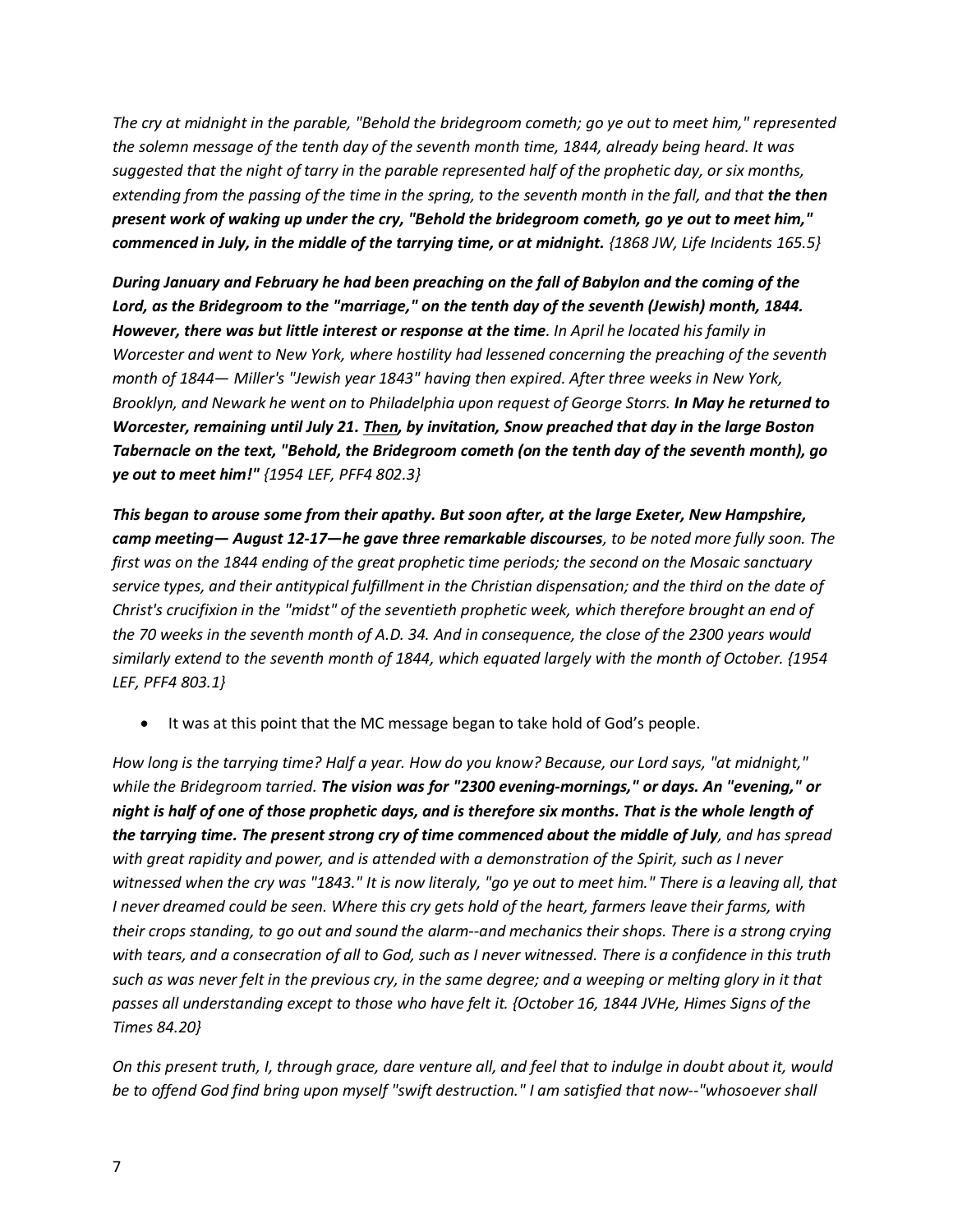*seek to save his life," where this cry has been fairly made, by indulging in an "if it don't come," or by a fear to venture out on this truth, "shall lose" his life. It requires the same faith that led Abraham to offer up Isaac--or Noah to build the ark--or Lot to leave Sodom--or the children of Israel to stand all night waiting for their departure out of Egypt--or for Daniel to go into the lion's den--or the three Hebrews into the fiery furnace. We have fancied we were going into the kingdom without such a test of faith; but I am satisfied we are not. This last truth brings such a test, and none will venture upon it but such as dare be accounted fools, madmen, or anything else that Antediluvians, Sodomites, a luke-warm church, or sleeping virgins, are disposed to heap upon them. Once more would I cry--"Escape for thy life"--"Look not behind you." "Remember Lot's wife." {October 16, 1844 JVHe, Himes Signs of the Times 84.21}*

• SOP corroborates this.

*"While the bridegroom tarried, they all slumbered and slept. And at midnight there was a cry made, Behold, the bridegroom cometh; go ye out to meet him. Then all those virgins arose, and trimmed their lamps." Matthew 25:5-7. In the summer of 1844, midway between the time when it had been first thought that the 2300 days would end, and the autumn of the same year, to which it was afterward found that they extended, the message was proclaimed in the very words of Scripture: "Behold, the Bridegroom cometh!" {GC 398.3}* 

# **Moses and the Mareh:**

Exo 24:16 And the glory of the LORD abode upon mount Sinai, and the cloud covered it six days: and the seventh day he called unto Moses out of the midst of the cloud.

Exo 24:17 And the sight **[mareh]** of the glory of the LORD *was* like devouring fire on the top of the mount in the eyes of the children of Israel.

Exo 24:18 And Moses went into the midst of the cloud, and **gat him up into the mount: and Moses was in the mount forty days and forty nights.** 

 *During his stay in the mount, Moses received directions for the building of a sanctuary in which the divine presence would be specially manifested. "Let them make Me a sanctuary; that I may dwell among them" (Exodus 25:8), was the command of God. For the third time the observance of the Sabbath was enjoined. "It is a sign between Me and the children of Israel forever," the Lord declared, "that ye may know that I am Jehovah that doth sanctify you. Ye shall keep the Sabbath therefore; for it is holy unto you. . . . Whosoever doeth any work therein, that soul shall be cut off from among his people." Exodus 31:17, 13, 14. Directions had just been given for the immediate erection of the tabernacle for the service of God; and now the people might conclude, because the object had in view was the glory of God, and also because of their great need of a place of worship, that they would be justified in working at the building upon the Sabbath. To guard them from this error, the warning was given. Even the sacredness and urgency of that special work for God must not lead them to infringe upon His holy rest day. {PP 313.3}* 

1 2 3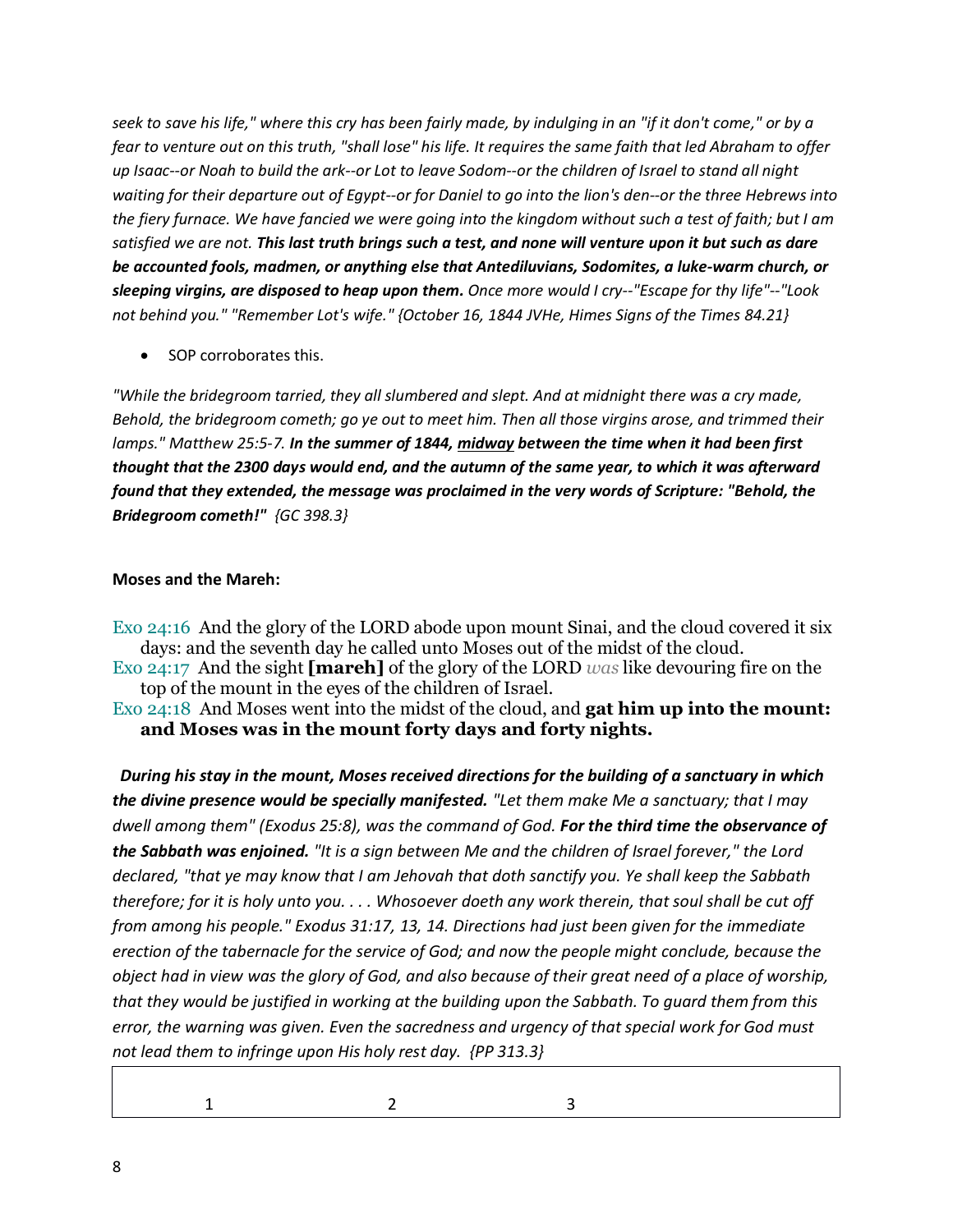| 911 | <b>MC</b>        |                       |  |
|-----|------------------|-----------------------|--|
|     |                  |                       |  |
|     |                  | 3 (Sabbath/covenant), |  |
|     | Light unsealed,  |                       |  |
|     | Divine presence, |                       |  |
|     |                  |                       |  |

- Moses was in the mount receiving a special dispensation of light.
- The Sabbath was enjoined a third time paralleling the three steps leading to the MC at which point the covenant is established with the Priests.
	- $\circ$  The issues of Sabbath vs. Sunday comes into focus at the MC through the setting up of the IMG.
- At the MC the visible manifestation of the divine presence is brought to view in the church triumphant.

## **Priests, Mareh and Marah:**

- Isaiah experienced the mareh and marah in Isa 6.
- When he received this vision he was already fulfilling the role of a prophet.
- He represents disciples of 911 who are fulfilling their commission to give the message of the destruction coming from the North (Dan 11:40-45) to Adventism.
	- $\circ$  Hence in order to receive the marah mareh experience we have to be living up to the light we have.

*It was under circumstances of difficulty and discouragement that Isaiah, while yet a young man, was called to the prophetic mission. Disaster was threatening his country. By their transgression of God's law the people of Judah had forfeited His protection, and the Assyrian forces were about to come against the kingdom of Judah. But the danger from their enemies was not the greatest trouble. It was the perversity of the people that brought upon the Lord's servant the deepest depression. By their apostasy and rebellion they were inviting the judgments of God. The youthful prophet had been called to bear to them a message of warning, and he knew that he would meet with obstinate resistance. He trembled as he viewed himself and thought of the stubbornness and unbelief of the people for whom he was to labor. His task seemed to him almost hopeless. Should he in despair relinquish his mission and leave Israel undisturbed to their idolatry? Were the gods of Nineveh to rule the earth in defiance of the God of heaven? {5T 749.2}* 

 *Such thoughts as these were crowding upon his mind as he stood under the portico of the holy temple. Suddenly the gate and the inner veil of the temple seemed to be uplifted or withdrawn, and he was permitted to gaze within, upon the holy of holies, where even the prophet's feet might not enter. There rose up before him a vision of Jehovah sitting upon a throne high and lifted up, while His train filled the temple. On each side the throne hovered the seraphim, two wings bearing them up, two veiling*